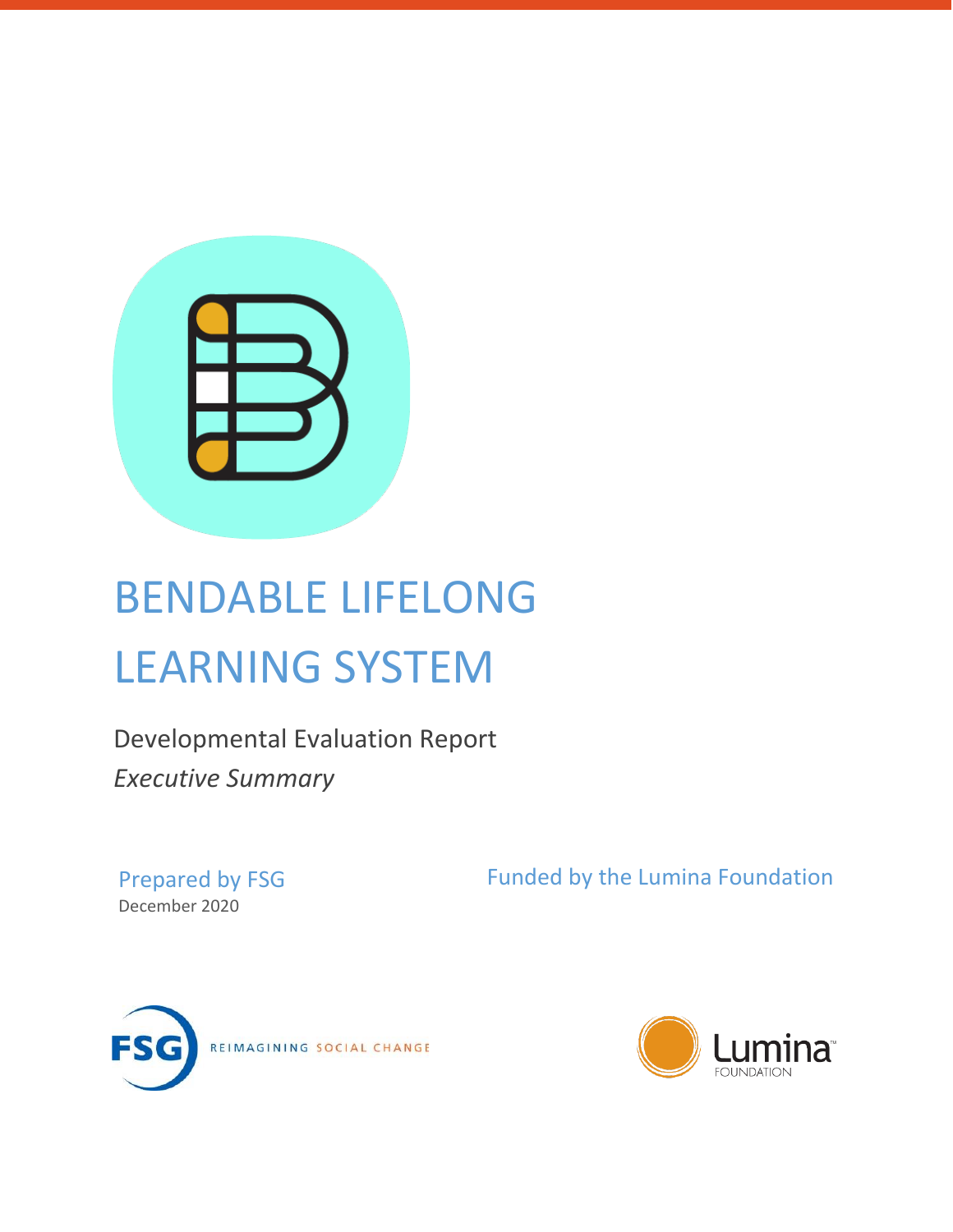## **Executive Summary**

#### *What is Bendable?*

Bendable is a community-based **lifelong learning system** providing all residents with access to learning in order to create more resilient individuals, economies, and communities. The platform is a learning market place featuring a wide database of over 1,500 resources to learn online and a curated set of learning opportunities, enhancing users' knowledge and skills as well as community connections. Launched in South Bend, Indiana in June 2020 as a platform designed "for and by the people of South Bend," Bendable is stewarded by the St. Joseph County Public Library and supported by the Hub (also known as the Drucker Institute team).

Bendable is grounded in an underlying philosophy: that **providing equal access to learning opportunities and learner support** for personal and job-related growth will **enhance the resiliency** of all who use it and **will lead to equitable outcomes**. Driven by the belief that lifelong learning happens at multiple levels, the initiative aims to provide learning content that is relevant and trustworthy, and to catalyze change and learning with individuals as well as within organizations (e.g., employers, community organizations). The Hub and Library recognize that access to learning is not sufficient for learning to occur, and aims to support and foster a habit of learning across the community. By building users' individual resiliency, relationships with one another, and involving employers, Bendable will contribute to economic and community resiliency across South Bend.

*"Bendable isn't going to solve poverty. It isn't going to solve structural racism. It isn't going to solve anything in one fell swoop. But, it can be a part of a powerful set of solutions that communities need to try, and provide easy and almost radical access to resources."*

- Rick Wartzman, Drucker Institute, ["How Community Plays a Critical Role in Fostering Lifelong](https://www.forbes.com/sites/anantagarwal/2020/09/08/how-community-plays-a-critical-role-in-fostering-lifelong-learning/?sh=5b08ff2961bb)  [Learning"](https://www.forbes.com/sites/anantagarwal/2020/09/08/how-community-plays-a-critical-role-in-fostering-lifelong-learning/?sh=5b08ff2961bb) (*Forbes*, September 2020)

#### *What was the focus of the developmental evaluation?*

From December 2019 to December 31, 2020, the Lumina Foundation commissioned FSG to conduct a developmental evaluation of Bendable. FSG served as the evaluation and learning partner, supporting the Hub's decision-making, strategy, and early operations, both pre- and post-launch. In addition, FSG captured findings and lessons from this evaluation to guide and inform expansion of the lifelong learning platform to other geographies.

The developmental evaluation was guided by a set of questions that were developed with input from the Hub team:

1. How, to what extent, and why are South Bend residents **accessing and engaging** with Bendable and who is doing so?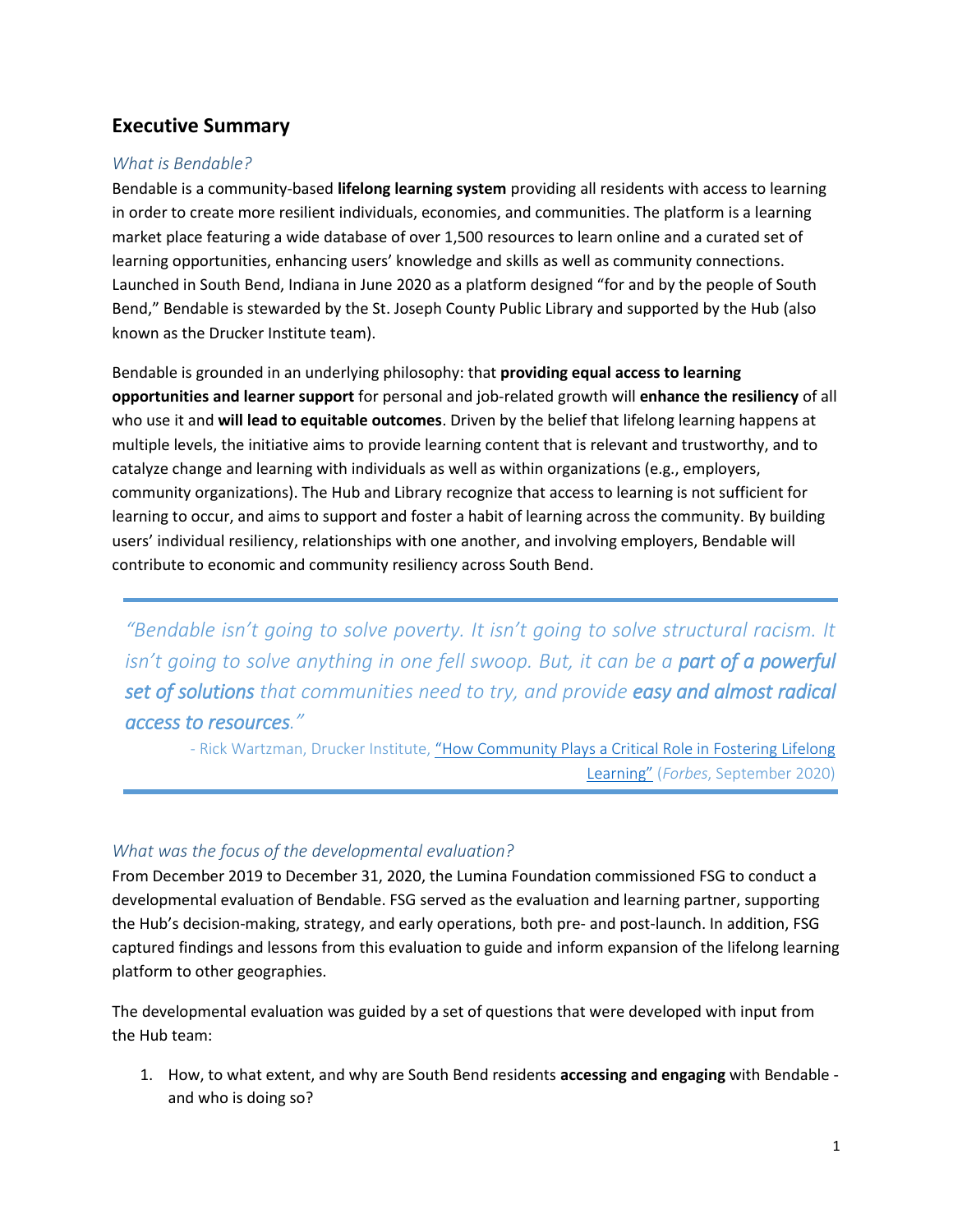- 2. What learning **opportunities and content** are available through Bendable, and how are they meeting residents' learning needs?
- 3. How, to what extent, and why is the Hub adapting its **approach** in light of the ongoing COVID-19 crisis?
- 4. To what extent is Bendable helping residents, organizations, and employers in South Bend build **relationships and connections** with one another? To what extent is this contributing to a strengthened sense of community?
- 5. How and to what extent is the physical and digital **infrastructure and operations** of Bendable adapting to meet residents' needs?
- 6. What about the Bendable experience in South Bend can inform **replication and scale efforts**?

This report reflects the findings based on the data the evaluation team was able to collect to answer these learning questions.

### *What are we learning about Bendable's early implementation?*

Analytics from the first six months since Bendable's launch indicate that **Bendable has been successful in its launch and early implementation in reaching and engaging people in South Bend**. User engagement metrics show that Bendable continues to have a steady stream of visitors and account signups from the Greater South Bend area, particularly among geographies that are predominantly made up of communities of color. Bendable is also being embedded in local organizations (e.g., Beacon Health System, City of South Bend Public Works, Goodwill), reflecting the platform's integration into the local community.



**Figure A.** Summary of Bendable visitors as of December 4, 2020

It is important to note that the COVID-19 pandemic has substantially impacted the original launch and implementation plans for Bendable, limiting the platform's in-person engagement that was considered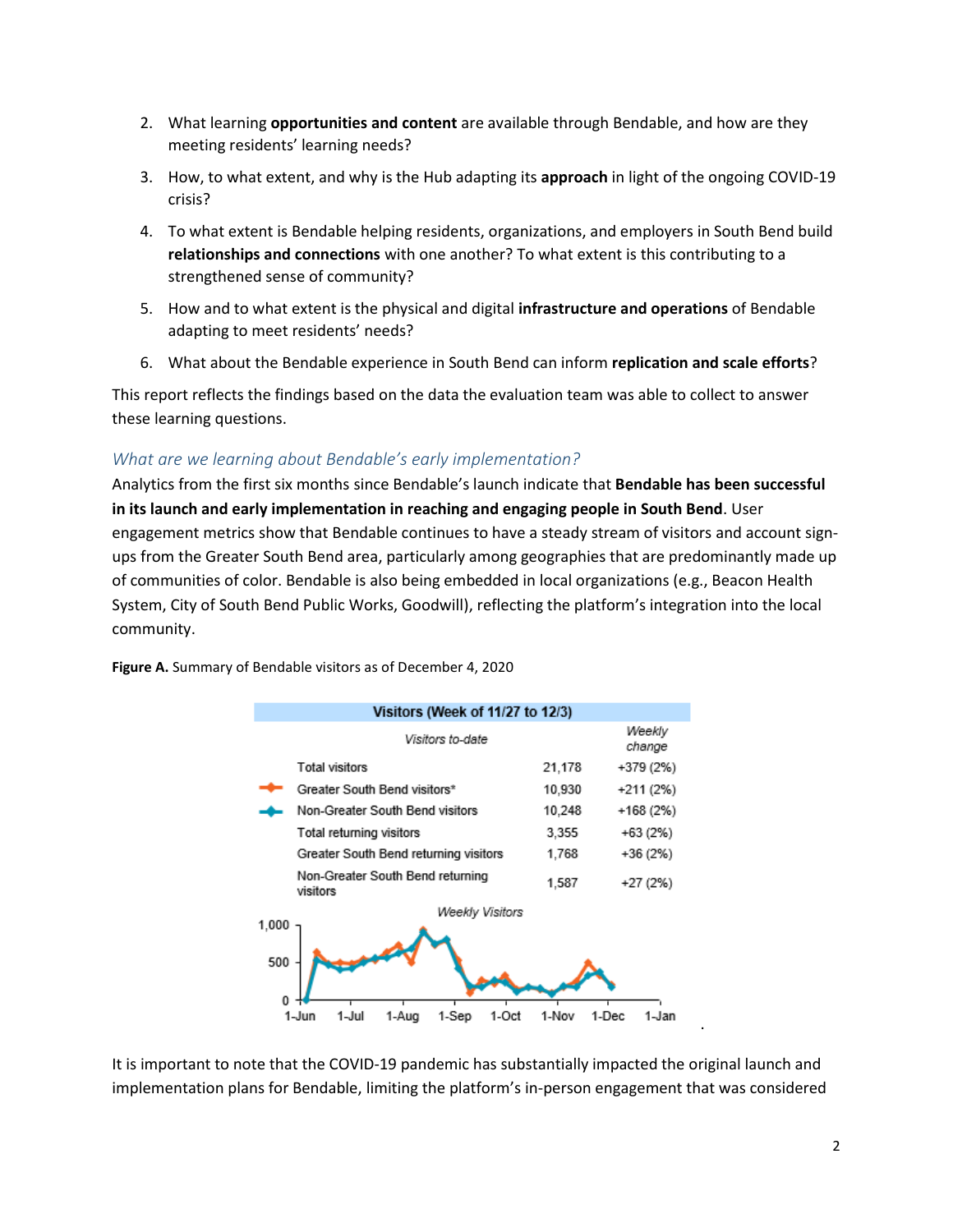critical for building uptake and engagement. In spite of the pandemic, the Hub and Library have been successful in the platform's launch and early implementation. They adapted, implementing Bendable in an almost exclusively virtual environment, and seeking out opportunities to meet residents and partners where they were.

Several key factors are driving Bendable's early success:

- 1. **Community buy-in**: The Hub has established strong relationships that have been central to building trust and engagement with Bendable. The Hub intentionally invested staff resources to support building community buy-in, and the continuous flow of information to and from community members has ensured that Bendable continues to be designed and implemented for and by the people of South Bend. In addition, the Hub has learned to balance speed and efficiency in design and implementation with the time and space necessary to gather and incorporate feedback, including considering partner priorities and equity implications.
- 2. **Marketing and outreach**: The Hub and Library have effectively adapted marketing and outreach efforts to the uncertain and dynamic context of the COVID-19 pandemic. As a result, Bendable has succeeded in reaching and engaging people in South Bend during the first six months since launch. However, while residents are hearing about Bendable, there are differing and additional notions of what Bendable is and could be, which need to be clarified moving forward. In addition, accessibility continues to be a challenge that outreach efforts alone cannot solve.
- 3. **Community engagement**: The Hub and Library made specific efforts to reach underserved populations – particularly communities of color and low-income communities. In addition, as the platform has been implemented, the Hub and Library have increasingly focused on partner organizations as the key strategy for building and scaling user engagement and depth of learning.
- 4. **User experience**: Designing and adapting Bendable to reflect the community's makeup, interest, and needs increases the likelihood that users will engage with the content and return to the platform. However, building and sustaining user engagement takes time. It is still early in Bendable's implementation, and the current pandemic context has unexpectedly limited awareness and in-person engagement
- 5. **Hub**: The Hub team's structure and culture have been central to Bendable's implementation and success in advancing use of the platform. For the Hub, this has manifested in an intentionality to be inclusive, responsive, and adaptive in Bendable's design and implementation.
- 6. **Library**: In addition, the Library has assumed the role of the core owner and implementer of Bendable, which is more likely to support Bendable's sustainability and ability to achieve its goals. Together, The Library and Hub have effectively worked through challenges related to workstyle, pace, and expectations.

## *What implications can we draw from our learnings for scaling lifelong learning systems both in South Bend and in other geographies?*

Based on suggestions from key Bendable stakeholders (e.g., Hub, Library, external partners, community stakeholders) as well as other implications based on the evaluation findings, the Hub can reflect on several **considerations for its activities in South Bend** moving forward: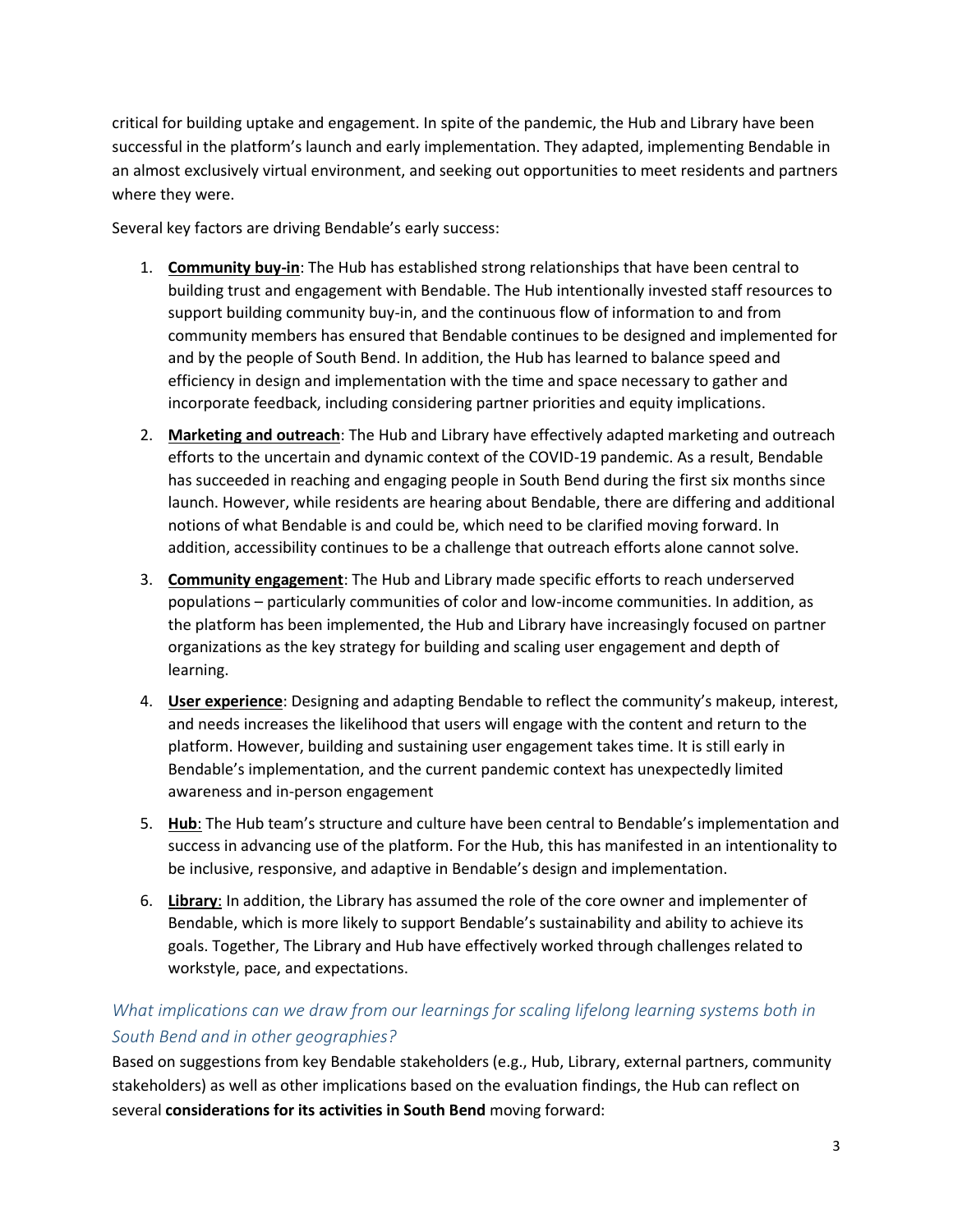- 1. Maintain and build additional **feedback loops** with community members and organizations.
- 2. Continue to **evolve the content and design** of the Bendable platform.
- 3. Clarify and potentially simplify Bendable's **value proposition**.
- 4. Continue to **adapt marketing and outreach** strategies to meet the needs of specific communities.
- 5. Continue to apply a **targeted universalism** approach more consistently and intentionally in order to reach and engage residents who face disproportionate barriers.
- 6. Stay actively accountable to the principles and considerations in the **equity guide**. **1**
- 7. Stay in close dialogue on and continue to evolve the **transition plan** for the Hub and the Library.
- 8. Continue to embed **evaluation and learning practices** in the Hub's activities.

In addition, the developmental evaluation identified several principles of practice as the essential ingredients for success in implementing and scaling a lifelong learning system in other geographies:

- 1. Actively **engage residents** to ensure the lifelong learning system **reflects the needs, interests, and makeup of the community**.
- 2. Understand the **historical, social, political, and economic context** of each geography.
- 3. Allow **substantial lead-time for building trusting relationships** with city and community organizations, and residents.
- 4. **Tailor** outreach, engagement, and marketing strategies.
- 5. Commit to continuously thinking about **inclusion**.

 $\overline{\phantom{a}}$ 

- 6. Learn and fail fast, but also build in time to **pause and reflect**.
- 7. Maintain a team culture of strong **trust and mutual respect**, grounded in a shared vision.
- 8. Engage with **authenticity and humility** with the community.
- *9.* Support **ongoing evaluation and learning** to capture and share learnings within the team, with key stakeholders, and with funders.

 $1$  The equity guide is a document titled "Equity Principles & Practices for Scaling Bendable" created by FSG to support the Hub's ongoing learning and awareness-building related to equity.